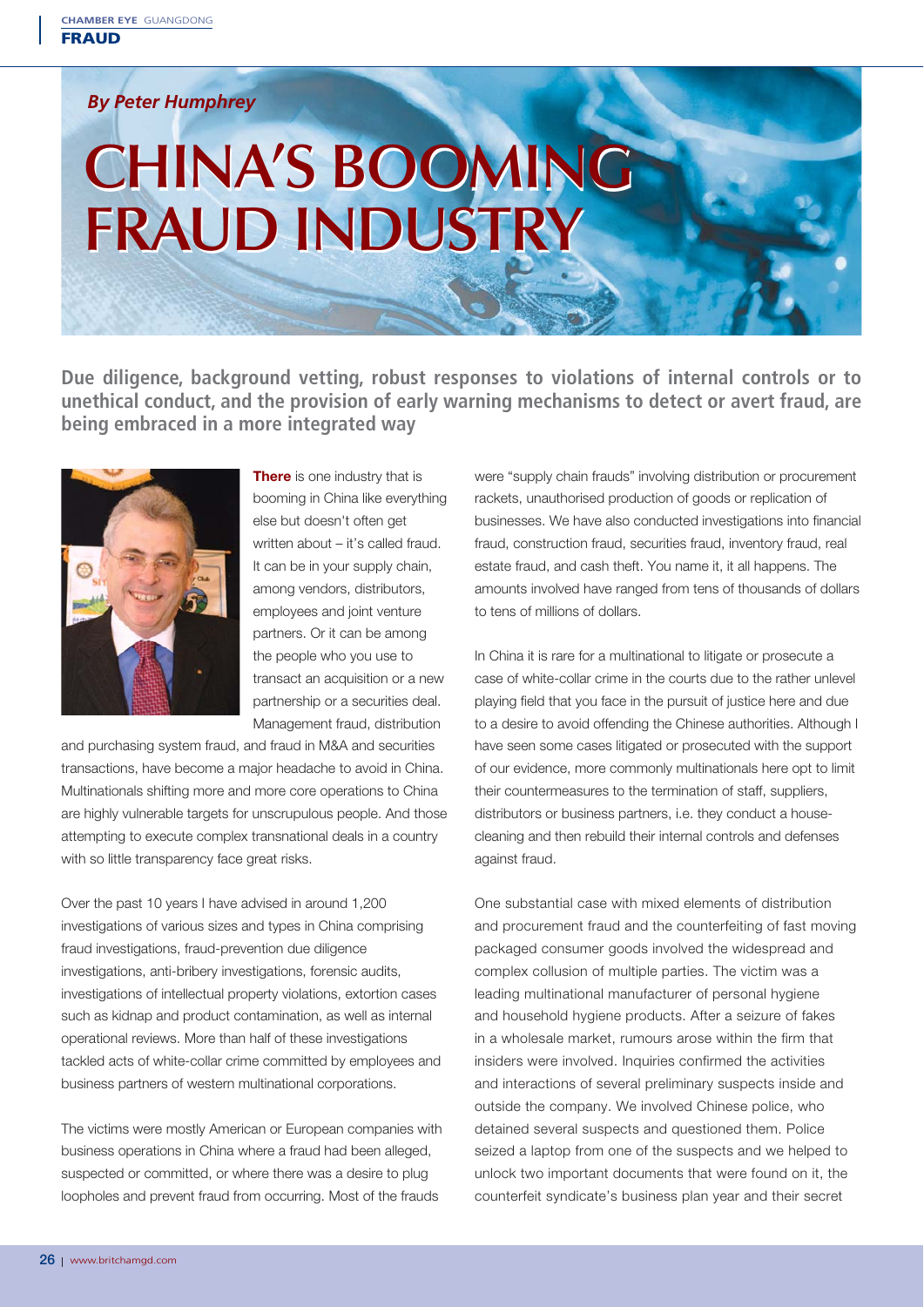

The investigation was continued internally within the multinational using interviews, desk searches, computer forensics, and reviews of files on personnel, suppliers and distributors, as well as external field inquiries including company record searches, personal record searches, factory and company visits, undercover interviews, and monitoring. In this way it was possible to map out further elements of the syndicate including additional employees and corporate entities, collusive suppliers who had provided materials and packaging, collusive distributors who had distributed the fakes alongside real product, and tacitly complicit JV partners of the multinational. As a result, a dozen people went to jail, more than 150 staff were removed over the subsequent 12 months, the number of distributors nationwide was consolidated to around 40 from 250, the number of suppliers was reduced to dozens from hundreds, the company gradually terminated some of its partnerships and radically restructured its manufacturing operations.

Before they were caught the syndicate had conducted several million dollars worth of business in counterfeit personal hygiene products. The business plan that was thwarted was valued at US\$10 million over the next year and foresaw substantial further growth thereafter. But the business was nipped in the bud and stopped as a result of the investigation and the crackdown.

Another case involving procurement fraud ensnared a European multinational hypermarket chain. A new general manager who had recently taken up his position received a series of anonymous letters alleging that various buyers were operating fraudulent or corrupt schemes and causing losses to the company. The allegations named quite a few people in various sub-departments of the buying operation as well as some suppliers with which they allegedly had unethical relations. We checked these companies' ownership and physical operations, we checked for conflicts of interest, and we looked into the lifestyles and affiliations of the suspects. A number of shareholdings owned by employees were uncovered, and many of the suppliers were found to have no physical existence at all, i.e. they were phantom vendors. Other unethical schemes that were uncovered included kickbacks, goods rebate scams and manipulation of the hypermarket chains' electronic transaction system.

External inquiries were reinforced by internal investigation including desk searches, computer forensics, monitoring and a wave of interviews with suspects and witnesses. Conclusive evidence was obtained that four senior buyers had led various fraudulent schemes and an expatriate who oversaw the buying operation had ignored their sins in exchange for sexual favors. All these staff were interviewed and dismissed, and their suppliers were terminated. A decisive breakthrough in this case came with regard to one of the ringleaders, a young woman who headed up the sub-department buying in dry foods and alcoholic beverages. From interviews, it was learned that one of her main collaborators outside the firm who was operating some suppliers was her boyfriend and that he was a married man. The man's wife was identified and interviewed and provided significant information and evidence to help resolve the case against the buyer. Close associates and subordinates of the dismissed senior buyers were also gradually removed from the company, and security and business controls were strengthened, including the introduction of a Code of Conduct, personnel vetting and vendor screening.

Analysis to quantify the losses suggested that the multinational had been paying up to 30% more than it should in some instances for the goods procured by the corrupt buyers, thus eroding the true potential profit margins and causing several millions of dollars in losses annually. But the multinational did not prosecute any of the culprits out of fear of embarrassing the JV partner, a Chinese SOE. The expatriate later sued for wrongful dismissal but lost the case.

In yet another fiasco, a multinational auto accessories maker hired a handsome and bright young man (let's call him Bill) to be its lead sales manager in China. Immediately, Bill secretly started a company run by his brother Fred, and Bill then transferred product know-how to this family firm. As Bill's company grew,

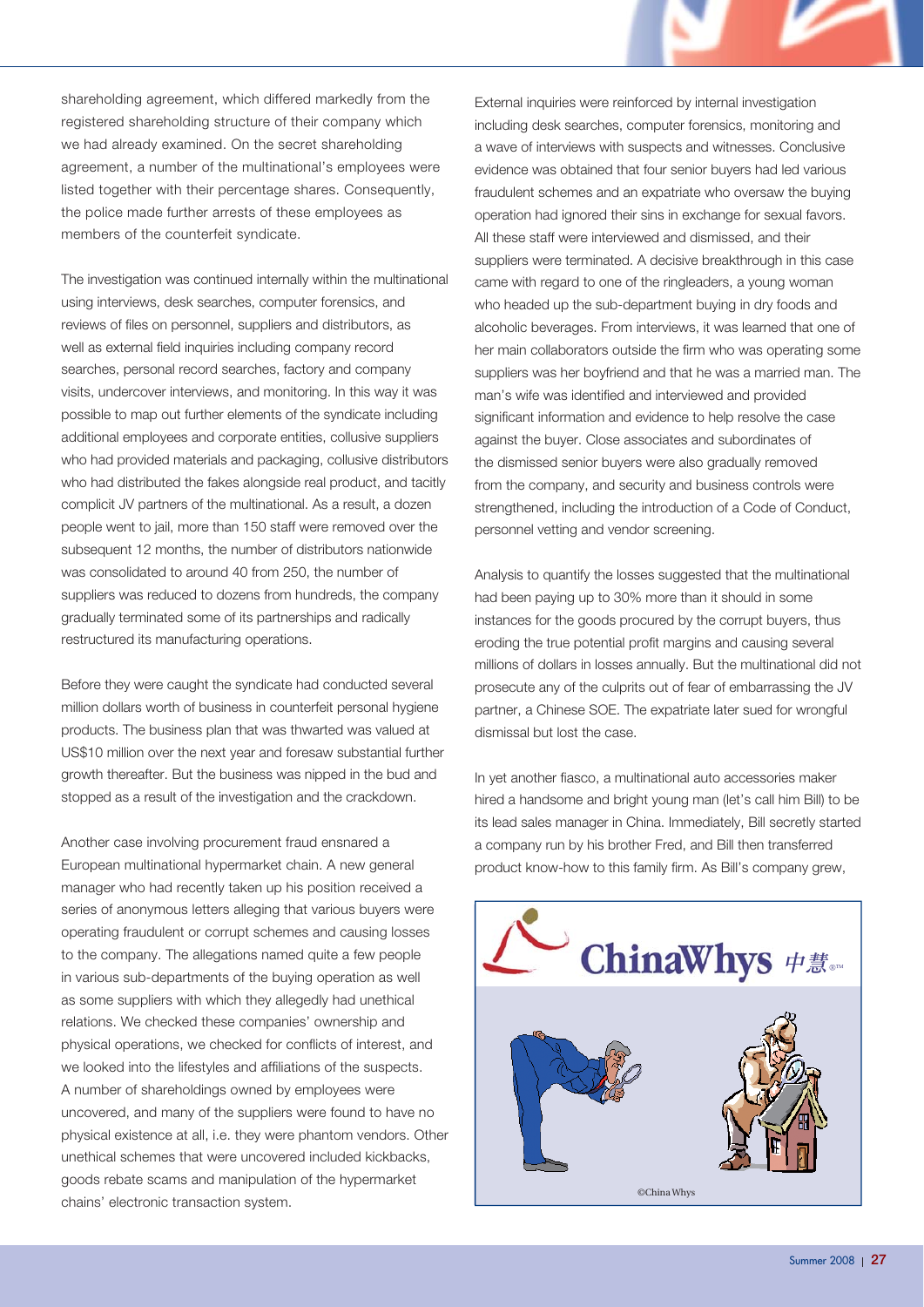Bill also transferred management know-how. After about seven years, Bill persuaded his employer to form a joint venture with his family firm, while still not disclosing his interest in it. Thus he continued secretly to feed and grow his family firm. He set up subsidiaries and inserted them into the chain as suppliers of his employer. He copied the multinational's products, and targeted their customers for OEM work. After 10 years, his own firm had grown into a serious competitor. Bill then quit the multinational and began to run his firm openly. His firm had achieved vertical integration of coating, components and finished goods. It now formed a holding company in preparation for going public. Bill's products compete head-on with his ex-employer in the market with considerable cost advantages. For a decade, though, his employers did not know.

But it's not only in the making and trading of goods that fraud happens. There can also be fraud in the new deals that you are doing. Evidence gathered for US stakeholders against a Chinese firm which was publicly listed in the USA showed it had defrauded its original Chinese shareholders and made false filings to the Securities and Exchange Commission. This inquiry uncovered conspiratorial insider trading frauds committed by various middlemen who assisted Chinese firms to list overseas, in default of original small shareholders, and who sold shares at the peak through anonymously established offshore vehicles. Another inquiry into a securities transaction helped a leading European investment bank better understand the three major shareholders of a target Chinese firm, when it was discovered that they were proxies brought in to disguise the true owners, whose political status in China prohibited them from owning a company. It was discovered that the three shareholders had engaged in a series of murky share transfers and insider deals to ramp up the share price of the target firm. Inquiries



for a multinational property investment group considering a partnership with a Chinese real estate developer for a new resort revealed that the target had obtained his seed capital some years ago through fraudulent and corrupt activity involving the local securities industry. Once again, inquiries for a global international investment bank into the principals of a Hong Konglisted company with mainland China origins and exposed their high-level connections to a branch of government and the illegal co-mingling of personal and state interests for financial gain, giving rise to significant legal risks if the international investment bank proceeded to transact with these people.

In most of the fraud cases that I have seen in China the victims had neglected basic business controls and measures to reduce the risk of this type of disaster occurring, and they had been slow to react when the first signs of the problem became obvious.

The high incidence of fraud in China, roughly four times as high as the US, occurs against the background of a get-rich-quick social revolution and economic development phase that has spawned a high incidence of graft in both the public and private sectors. Not only that, due to the culture gap between many multinationals and their China operations, it is often hard to detect and respond to the challenges of white-collar crime.

That gap is one of the single most important factors. No foreign culture and language can be more remote and more difficult to grasp for western multinationals than the Chinese culture. Multinational head offices and their representatives are often blind to what is happening inside their own China operations. This blindness creates opportunity and temptation for unscrupulous individuals to commit fraud, thinking, often correctly, that they will go undetected. Very few multinationals bridge this gap well.

Very often head office or a senior expatriate manager fail to show an adequately hands-on posture, they do not show that they actually care about their operation, they are unable to reach out to all levels of employees, and they over-depend on a single point of reporting – usually a local hire with good English – to provide them with information about the operation. This person gathers too much unchecked power and controls the whole business: language, connections to government, internal network, external social network, direct contact with suppliers, direct contact with distributors, and loyalty from other staff within the company. Conversely, junior employees wishing to express ethical complaints often have no channel to communicate with head office or with the senior expatriate managers even